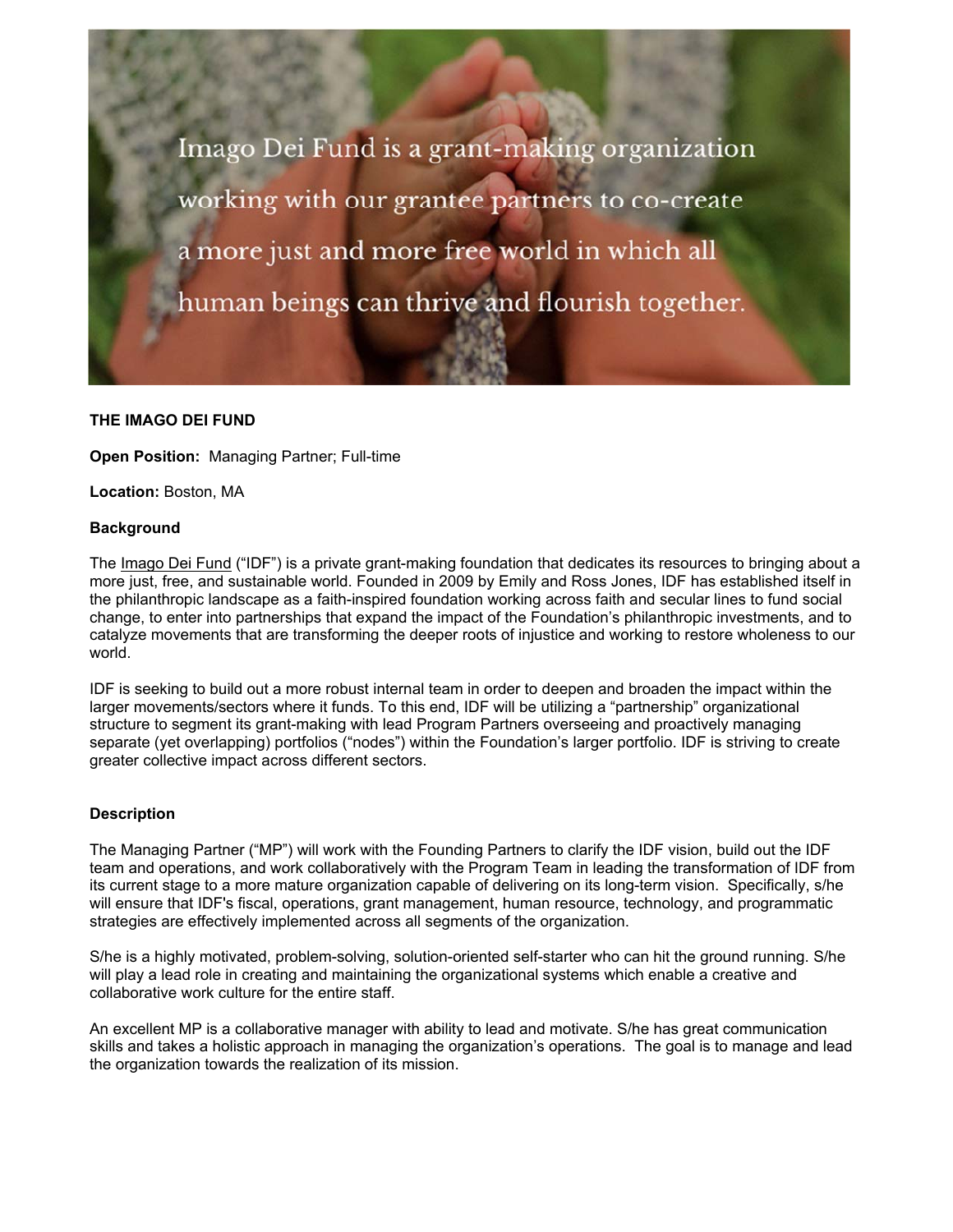## **Strategic vision and leadership**

- Collaborate with the Founding Partners and the Program Team to develop and implement a new 3-year strategic plan while ensuring that the budget, staff, and priorities are aligned with IDF's mission.
- Refine and implement a new partnership organizational structure with multiple grant-making "nodes" (6+/-), each led by a Program Partner who has ownership/responsibility for proactively building out a portfolio and cultivating grantee and funding partnerships.
- Work with the Founding Partners to create an *esprit de corps* which fosters a sense of shared purpose, team-building, ongoing learning, thought partnership across program sectors, high professional standards, and creative approaches to partnering with and supporting grantee partners to advance larger goals.
- Provide inspirational leadership and direction to all IDF staff, and ensure the continued development and management of a professional and efficient organization; establish effective decision-making processes that will enable IDF to achieve its long- and short-term goals and objectives.
- Cultivate a strong and transparent working relationship with the Founding Partners and IDF staff and ensure open communication about the measurement of financial, programmatic, and impact performance against stated milestones and goals.
- Represent IDF and the Founding Partners at a variety of external forums with a diverse set of stakeholders, while embodying the ideals of the IDF mission.

## **Strengthening infrastructure and operations**

- Manage all internal operations for IDF and function as the "hub of the wheel" of all of the program nodes to create an operational context for creativity and collaboration to happen.
- Maintain and evolve internal systems that facilitate communication and connectedness for a schedule that is part office-based and part virtual and involves external partners.
- Ensure the delivery of high-quality services while managing for current and future growth.
- Facilitate cross-departmental collaboration and strengthen internal communications with staff throughout the organization; create and promote a positive, multicultural work environment that fosters creativity and supports consistency throughout the organization's strategy, operational methods, and data collection needs.
- Oversee the finance and related activities of the organization including developing long and short range financial plans, monitoring the budget and ensuring sound financial controls are in place.
- Create and manage a master calendar of team meetings including regular operations and Program Team meetings, occasional all-staff team-building meetings, and monthly board meetings.
- Oversee logistics and coordinate agendas and communications for regular staff and board meetings.
- Manage an operations team which will include part-time IT and administrative staff and outsourced operational resources as needed. Hire new staff including a Grants Manager.
- Serve as a liaison to the Founding Partners including providing support to board committees and serving as the point person for board meeting logistics. Liaise with the Founding Partners' family office around financial planning and tax-related matters.
- Coordinate special events and manage special projects.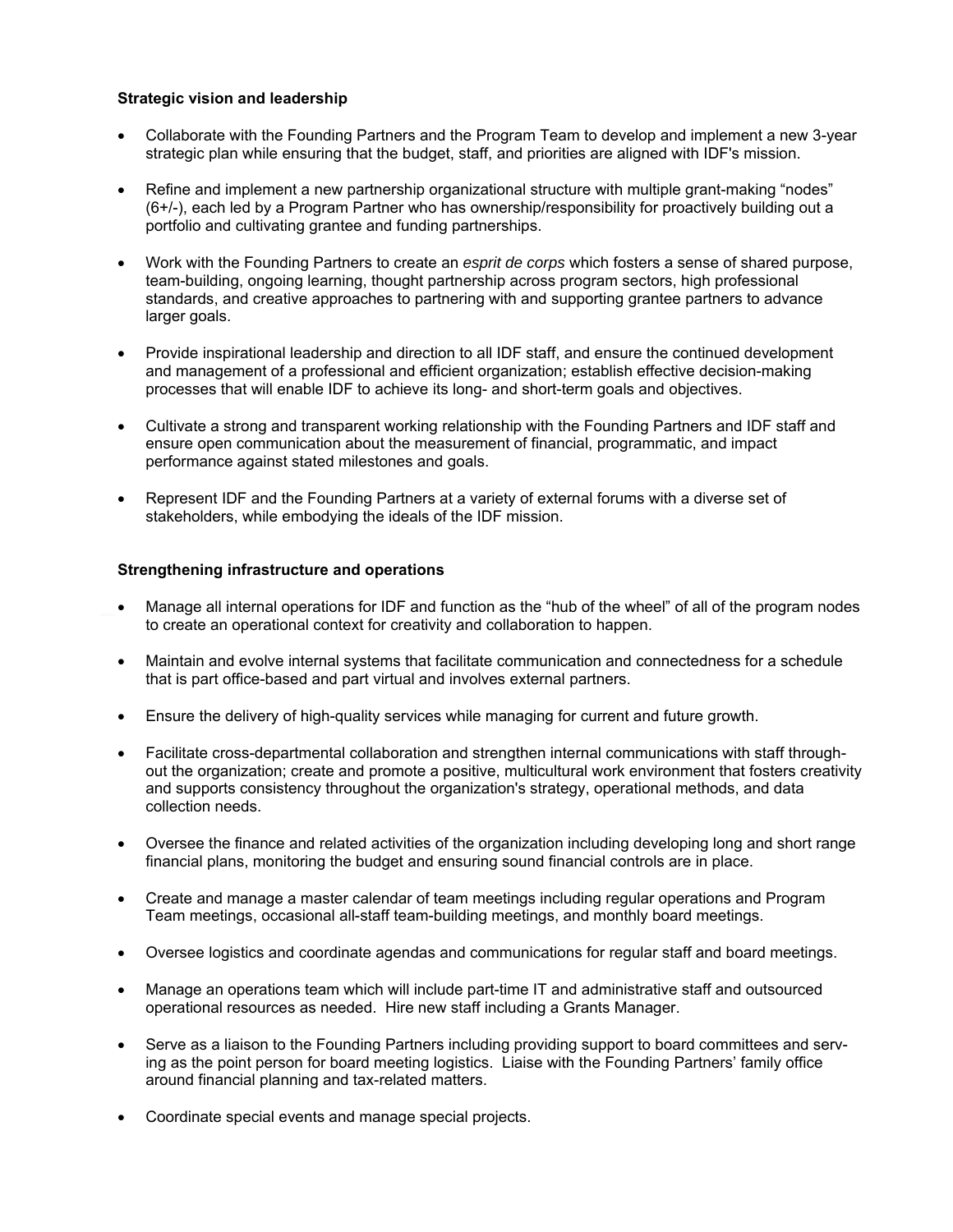#### **Grants Management**

- Oversee the grant management function and work with the Grants Manager (to be hired) to ensure proper execution of the grant cycle and the administration of grants.
- Work with Program Partners to manage due diligence review for all grants, highlighting issues related to operational soundness, and to facilitate the grant review process.
- Provide links between program, finance, information technology, and other administrative staff so that all grant-making activities are effectively implemented.
- Understand and stay current on IRS requirements and regulations for private foundations and distill this information to assist staff in applying requirements appropriately.
- Monitor our online grants management systems and continuously seek to streamline processes for grantees and staff, including researching and transitioning to new grants management software as required.

## **Qualifications**

- At least 15 years of overall professional experience with a proven track record of success in roles of increasing responsibility.
- Prior nonprofit, foundation, impact investing or other related social sector experience ideal.
- Strategic thinker with the ability to partner with the Founders and Program Team in developing/clarifying the future mission and vision of IDF.
- Excellence in organizational management with the ability to coach staff, manage operations, develop high-performance teams, and build a collaborative team culture/environment.
- Demonstrated experience managing operations including planning, delegating, project management and events.
- Understanding of best practices in grant-making while maintaining a learning orientation for continuous improvement.
- Experience in examining and re-engineering operations, formulating policies, and developing and implementing new systems, strategies and procedures.
- Facility with technology for researching, learning, and acclimating to new technological solutions to increase the team's productivity.
- Planning and organizing skills with the ability to prioritize work activities, use time efficiently, and develop realistic action plans with a strong attention to detail.
- Strong written and oral communication skills with the ability to present information clearly and succinctly in conversation and in writing; ability to present concise themes visually.
- Excellent interpersonal skills with the ability to represent IDF in a variety of settings and engage effectively with a wide range of stakeholders and cultures.
- Shares and embodies IDF's core values and is inspired by its mission and vision.
- Team player. Transparent and high integrity leadership with a positive attitude and self-directed.